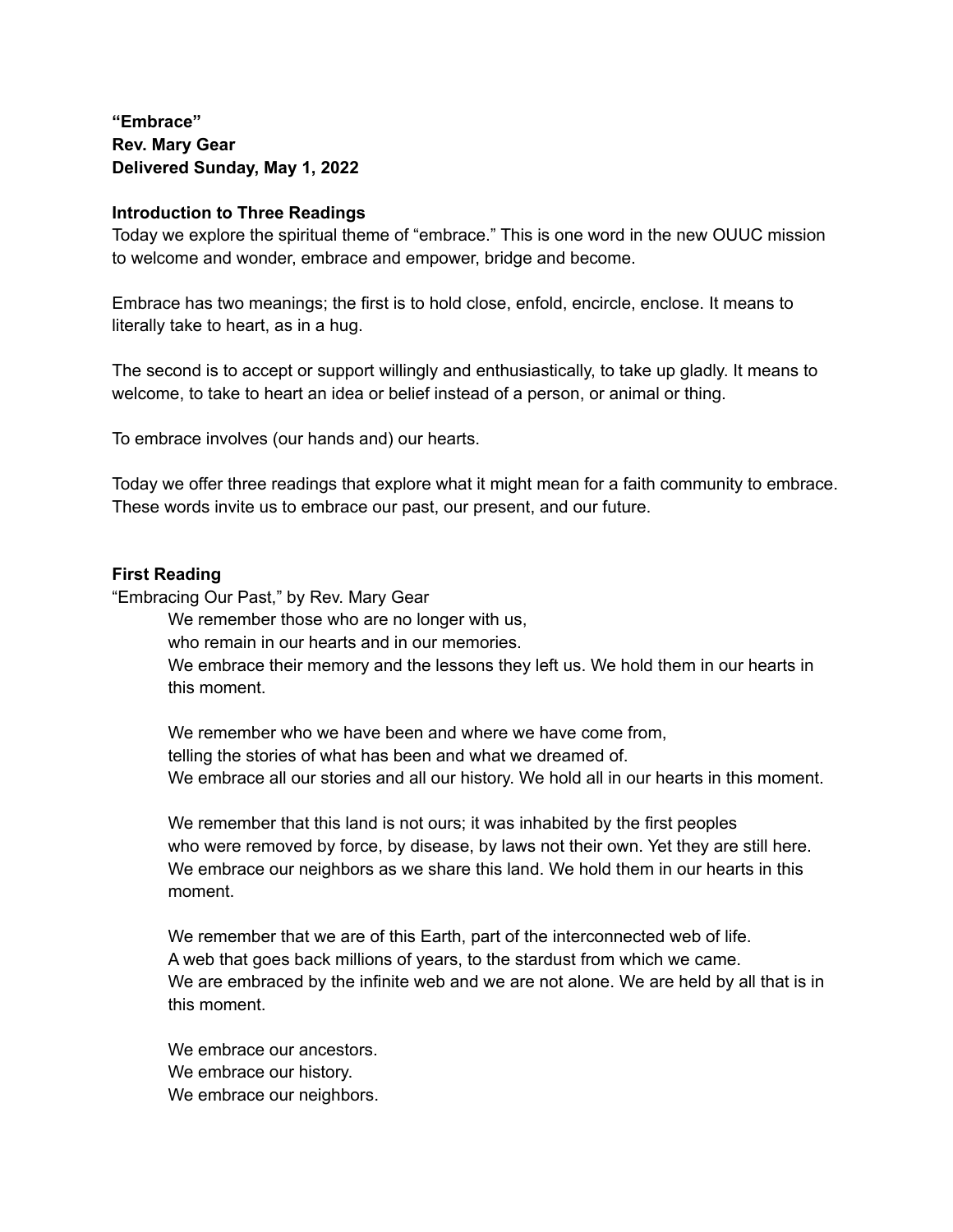We are embraced by the web.

Let's embrace a moment of silence together.

## **Second Reading**

"A Litany of Wholeheartedness," by Dawn Skjei Cooley.

This is a responsive reading with a phrase we say together. The phrase is "We let go of who we ought to be and embrace who we are."

Because there have been times when shame has crushed our ability to be wholehearted All: We let go of who we ought to be and embrace who we are. Because we have not always had the courage to be imperfect All: We let go of who we ought to be and embrace who we are. Because we have struggled to have compassion for ourselves or others We let go of who we ought to be and embrace who we are. Because we have been afraid of our own vulnerability We let go of who we ought to be and embrace who we are. Because we are sometimes too scared to live authentically We let go of who we ought to be and embrace who we are. Because we want to be whole-hearted people, confident in our worthiness and our belonging We let go of who we ought to be and embrace who we are.

Let's embrace a moment of silence together.

## **Third Reading**

"Choose to Bless the World," by Rebecca Parker

Your gifts—whatever you discover them to be—

can be used to bless or curse the world.

The mind's power, the strength of the hands,

the reaches of the heart, the gift of speaking, listening, imagining, seeing, waiting Any of these can serve to feed the hungry, bind up wounds,

welcome the stranger, praise what is sacred,

do the work of justice or offer love.

Any of these can draw down the prison door,

hoard bread, abandon the poor, obscure what is holy,

comply with injustice or withhold love.

You must answer this question:

What will you do with your gifts?

Choose to bless the world.

The choice to bless the world is more than an act of will,

a moving forward into the world with the intention to do good.